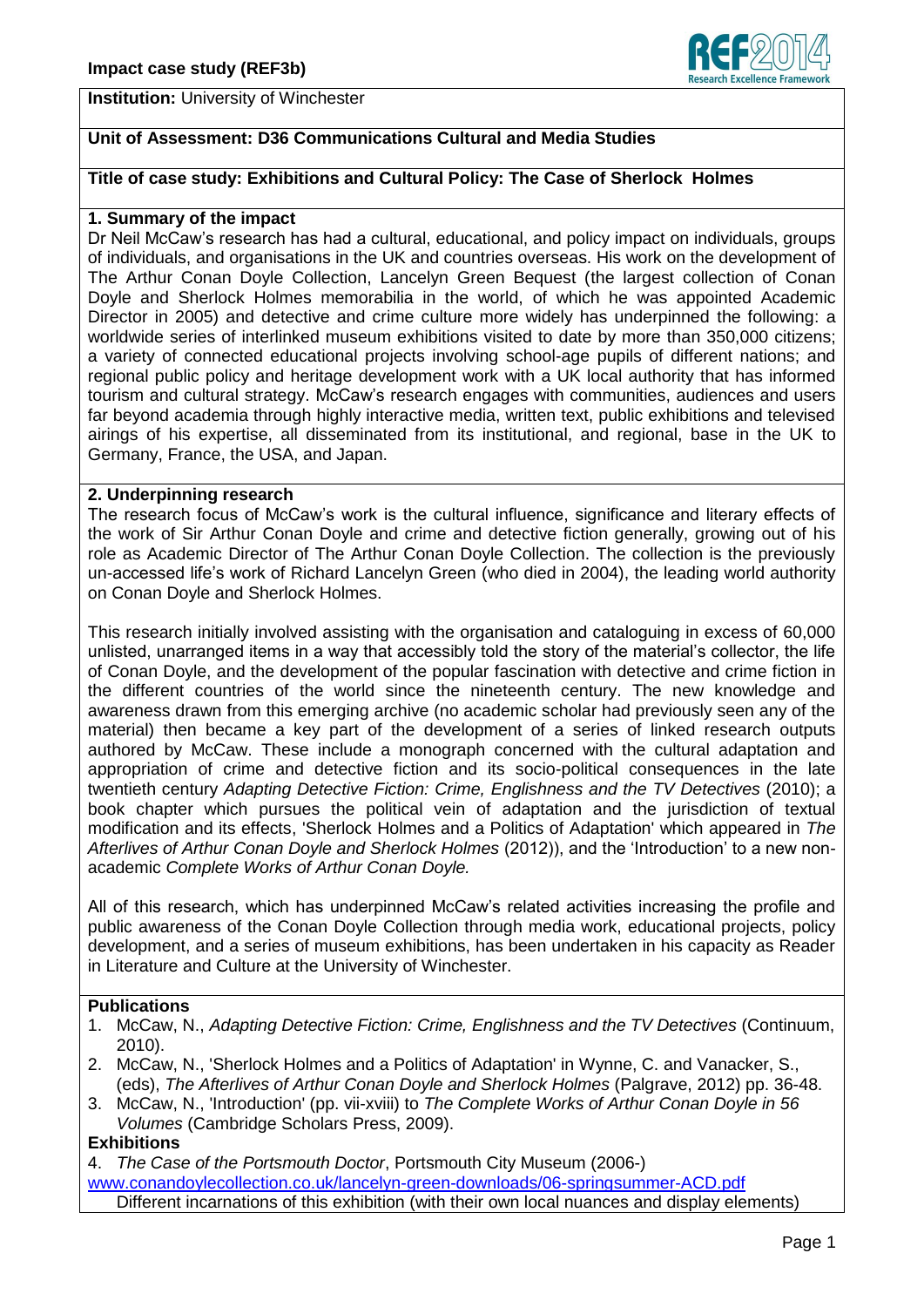

have travelled within the UK, as well as to France, Germany, and Japan (2006-).

5. *A Study in Sherlock*, Portsmouth City Museum (2008-) [www.conandoylecollection.co.uk/](http://www.conandoylecollection.co.uk/)

# **4. Details of the impact**

McCaw's research has enlightened and empowered the general public and academic audiences both in the UK and overseas with insights into newly-discovered aspects of their cultural heritage and literary knowledge related to the life of the British cultural and literary icon Sir Arthur Conan Doyle and the role of detective and crime genre as part of literature and culture more generally from the nineteenth century to the present day. In particular his work has significantly enhanced the understanding and appreciation of the longstanding international fascination with Sherlock Holmes as a global icon and how this articulates and intersects with various national and ethnic identities.

McCaw's research has been disseminated to the general public as well as to more academic/research audiences through introductions to popular books, journal articles, television appearances, curated interactive museum exhibitions, education projects, and cultural policy developments and initiatives. The early stages of the published research underpinned the initial *The Case of the Portsmouth Doctor* exhibition at Portsmouth Central Museum, which first introduced items from the Conan Doyle Collection to the wider world and sought to inform and ignite general interest in the works, life, and subsequent impact of Conan Doyle's cultural contribution. This display was then successively and independently commissioned by regional governmental bodies in Caen, France (2006), Maizuru, Japan (2008), and Duisburg, Germany (2010) – the latter as part of the European Capitals of Culture programme of the Ruhr. On each occasion the display was tailored to meet the particular cultural and linguistic character of the nations involved. In total to date this exhibition has been visited by well over 100,000 visitors in the UK and overseas, and been reviewed in the national media of each of these countries.

McCaw's second exhibition, *A Study in Sherlock*, has been in situ in Portsmouth's City Museum from 2008 to the present, and been updated on a regular basis as new Collection finds have been uncovered. This award-winning exhibition has an interactive aspect designed to engage with a wide range of visitors and audiences (users), exemplified by the exhibition's narration by Stephen Fry (the Collection's patron). Supporting materials written by McCaw include text/display panels, the audio narration which he recorded with Fry, a new Sherlock Holmes educational script performed by local amateur actors and produced as a film specifically for the exhibition, as well as an accompanying book: *A Study in Sherlock: Uncovering the Arthur Conan Doyle Collection. A Study in Sherlock* is a monument to the life of the collector of the archival material featured in it, as well as to Conan Doyle's life in the city of Portsmouth, Hampshire's literary heritage, and the phenomenon of Sherlock Holmes in the UK and abroad. It has raised the profile of each of these features on both the national and international stage and has been visited by more than 250,000 visitors to date.

McCaw has acted as spokesperson for the Conan Doyle Collection overseas, and been an invited public speaker in each of the countries the exhibitions have visited, as well as at the University of Minnesota (2010), where he participated in meetings with the curators of all the other major world Conan Doyle/Sherlock Holmes collections (Minnesota, Chicago, and Toronto), to discuss how these cultural resources (alongisde the Portsmouth Collection) could be integrated and made more accessible to researchers (of all levels) globally.

The reach of McCaw's research impact is evidenced by visitor attendance figures to his exhibitions. *The Case of the Portsmouth Doctor*: c. 856 visitors at the Hotel de Ville, Caen (France, 2008); c. 12,636, Maizuru Museum (Japan, 2008); c. 1,503, Meridian Centre (Havant UK, 2009); c. 96,542 Duisberg Central Library (Germany, 2010). *A Study in Sherlock*: c. 70,186 (2008-9); 64,533 (2009-10); c. 97,195 (2010-11); c. 55,459 (2011-12).

The significance of McCaw's impact is evidenced by the high exhibition attendance figures and the resulting widepread recognition of his research and its effectiveness in disseminating the Conan Doyle/Sherlock Holmes legacy. *A Study in Sherlock* was awarded a media prize for 'Best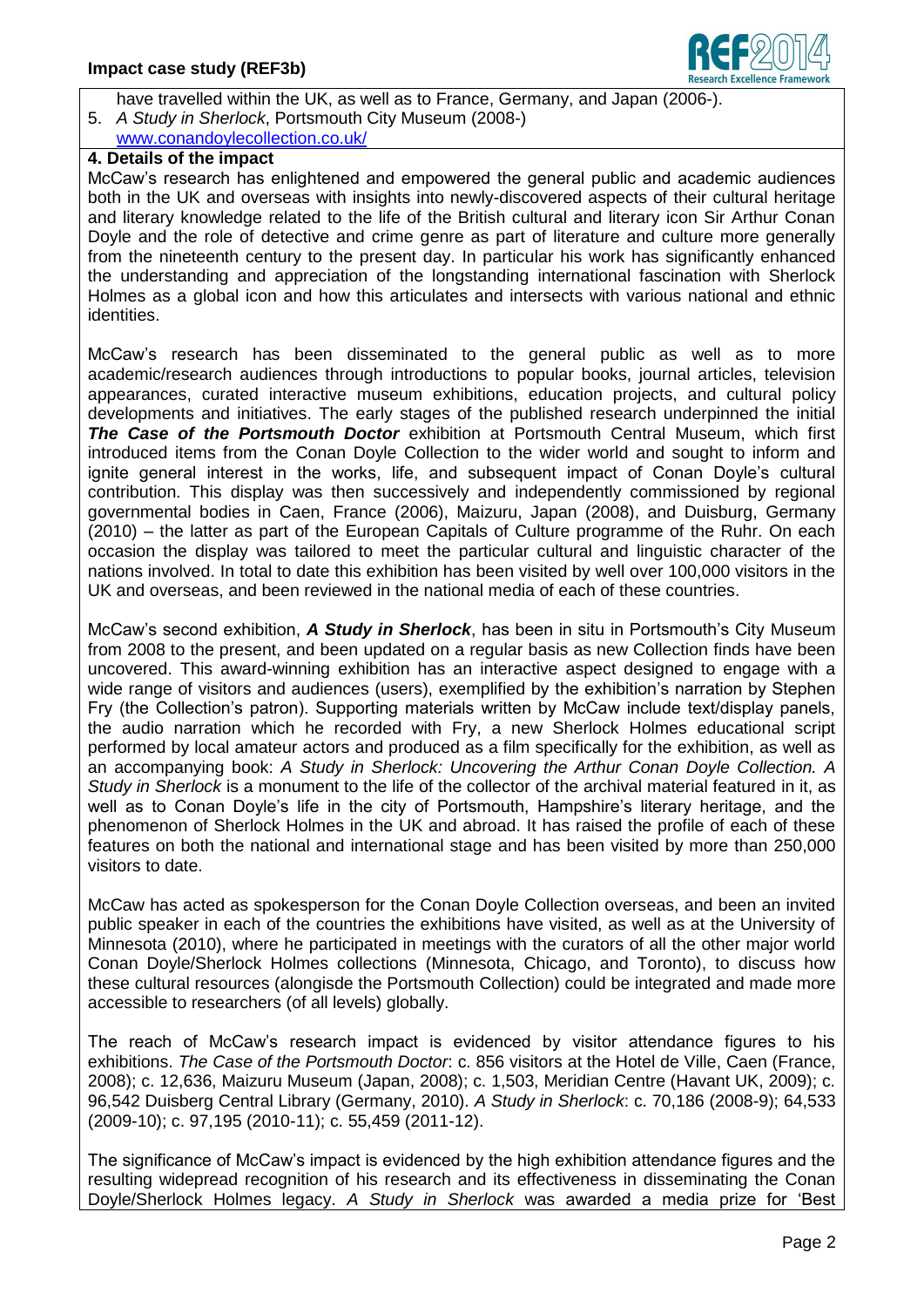## **Impact case study (REF3b)**



Exhibition' in 2009, a category voted for by the public, and was reviewed in numerous media, notably *The Independent* (2008) and the *Mail Online* (2009). McCaw's exhibitions also created a surge of interest from television broadcasters. He was featured in The History Channel/STV TV documentary 'In Search of Sherlock' (2010) in which he discussed aspects of the Sherlock Holmes phenomenon (reviewed in *Pop Matters* in 2010), as well as in news items on BBC TV and ITV on four occasions, and also in an episode of 'Flog It!', a popular TV programme syndicated around the world and watched by millions of viewers, in which he was the resident expert on Sherlock Holmes and Conan Doyle.

The significance of the research impact is also evident in a programme of **educational events** and projects for schools in the southern region (UK) linked to McCaw's work on Conan Doyle. He has delivered interactive talks to children ranging from 5-16, and been part of an EU-funded *Interreg* project wherein *The Case of the Portsmouth Doctor* exhibition formed a central part of an exchange visit between pupils from the UK and France within which they took part in detectivethemed literacy and numeracy tasks in both their own country and that of their 'foreign' partner school.

McCaw's research is also central to his close working with the **Cultural Services** department of Portsmouth City Council in relation to the strategic policy development of the Conan Doyle Collection, as well as related cultural and educational policy developments in the region. This has had manifest outcomes in terms of affecting the direction of local cultural strategy and provision, as well as contributing to an influx of visitors to the area (and Portsmouth specifically) from countries with a major interest in Sherlock Holmes as far afield as the US, Japan, Australia, numerous countries within Europe and, more recently, Israel. This has had an unarguably positive impact on the local economy and tourist industry.

## **5. Sources to corroborate the impact**

1. **Portsmouth City Council**. A Report to the Executive Member for Culture and Leisure. 9 November 2006. [www.portsmouth.gov.uk/media/cl20061109r3.pdf](http://www.portsmouth.gov.uk/media/cl20061109r3.pdf)

`There was a Gala opening to the exhibition attended by Richard Lancelyn Green's mother and brother, the Executive Member for Leisure and Culture, VIP guests, Dr Neil McCaw, and also John Guy-Hawthorne from the Museums and Records Society who presented a cheque for £6,000 to go towards the cataloguing of the Collection. Work is currently ongoing to evaluate the effectives of the exhibition in relation to its original

aims. This will provide key information for the shape and design of the more substantial exhibition currently being developed for the summer 2007 to open the Portsmouth Festivities'.

- 2. **Portsmouth City Council**. Leader's Portfolio Decision Meeting. 11 March 2008. [www.portsmouth.gov.uk/media/lead20080311r3.pdf](http://www.portsmouth.gov.uk/media/lead20080311r3.pdf)
- 3. **Portsmouth City Council**. The Arthur Conan Doyle, Lancelyn Green Bequest 2009 Achievements. [www.portsmouth.gov.uk/media/cl20101021r5.pdf](http://www.portsmouth.gov.uk/media/cl20101021r5.pdf) 'Receipts: One of 33 original surviving Conan Doyle manuscripts 'The Adventure of the Creeping Man' and its display in 'The Study in Sherlock' exhibition at the City Museum. Receipt of a very large portrait of Sir Arthur Conan Doyle from the estate of his daughter Dame Jean Conan Doyle…Exhibitions: Support and delivery of 'The Case of the Portsmouth Doctor' at Havant Meridian Centre as part of the Havant Literary Festival. Adaptations to 'The Study In Sherlock' exhibition at the City Museum to include the winning short 'Hound of the Baskervilles' animation from the competition run by the  $2^{nd}$  year animation students at the University of Portsmouth and a new display of material relating to The Hound of the Baskervilles.'
- 4. **The Arthur Conan Doyle Collection, Lancelyn Green Bequest. `**The Collection in Japan.' *Spring/Summer 2008 Newsletter*.

[www.conandoylecollection.co.uk/lancelyn-green-downloads/08-springsummer-ACD.pdf](http://www.conandoylecollection.co.uk/lancelyn-green-downloads/08-springsummer-ACD.pdf) 5. **The Arthur Conan Doyle Collection, Lancelyn Green Bequest***.* **'**A Study in Sherlock: Uncovering the Arthur Conan Doyle Collection.'

[www.conandoylecollection.co.uk/conan-doyle-exhibition.html](http://www.conandoylecollection.co.uk/conan-doyle-exhibition.html)

6. *The News*. `READERS VOTED..Nominated and voted for by readers of *The News*. Best